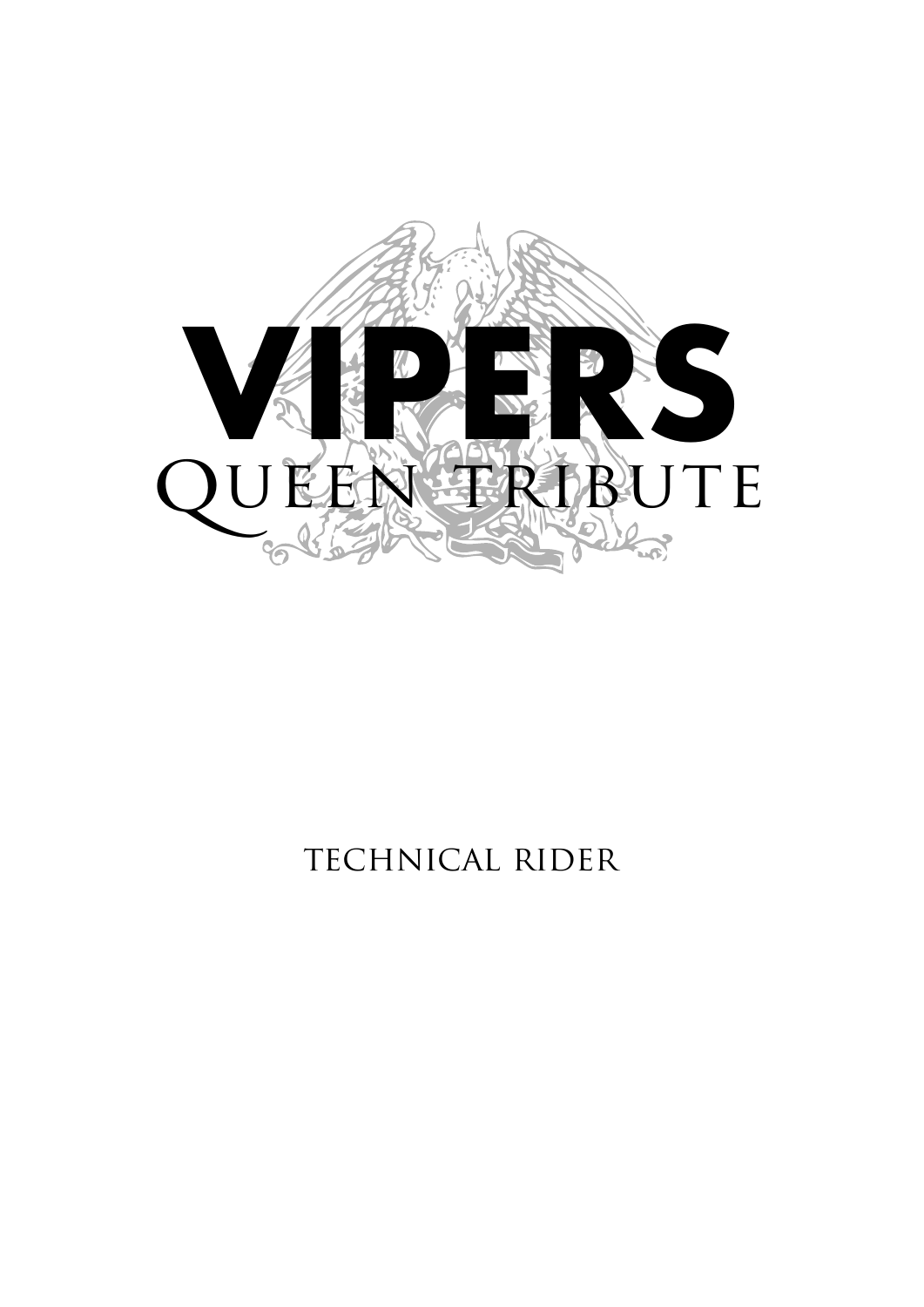#### Please, read carefully this Technical Rider.

If you have any question, or if you want to adapt this rider with other reference, don't hesitate to contact us.

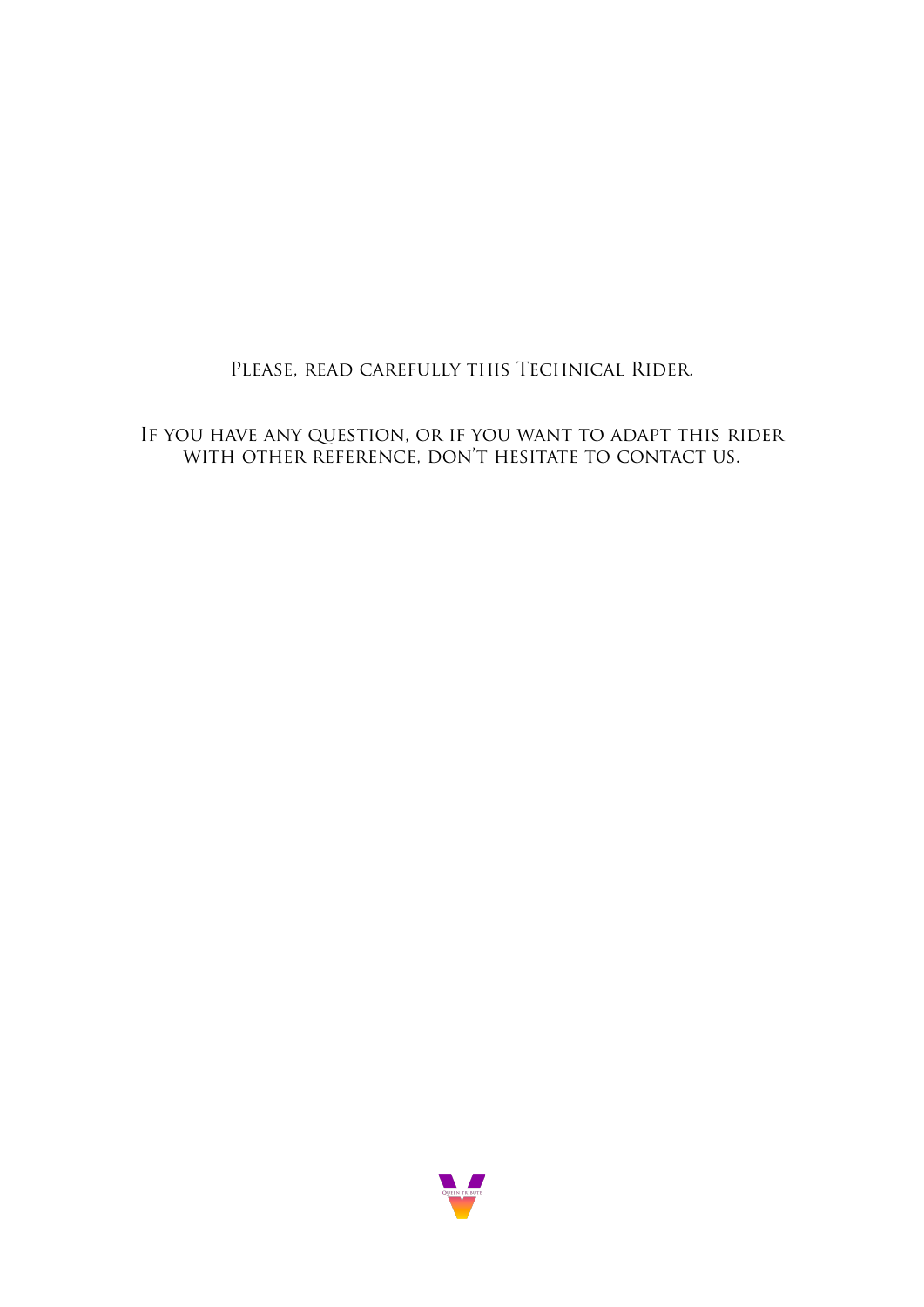### **AUDIO**

### FOH DESK

Preferred consoles: Yamaha CL or QL series, Midas M32, Soundcraft Vi 3000.

- Please take care of patching channels as shown in the following pages to keep the timing as short as possible
- If it isn't possible to have the mixing desk exactly in front of the stage, please provide for a network to control the console with an iPad

### PA

Line Array with Subs, good sensed proportioned to the venue. Preferred systems: D&B, L'Acoustics, Adamson

- If needed, please provide for Front Fills and Delay speakers
- Front Fills and Delay Speakers must be on Matrix Outputs from FOH

### **MONITORS**

Preferred speakers: D&B M4, L'Acoustics X12

### STAFF

At least one audio technician must be in place.

- He / She will help in miking and patching operations
- He / She must know the mixing desk

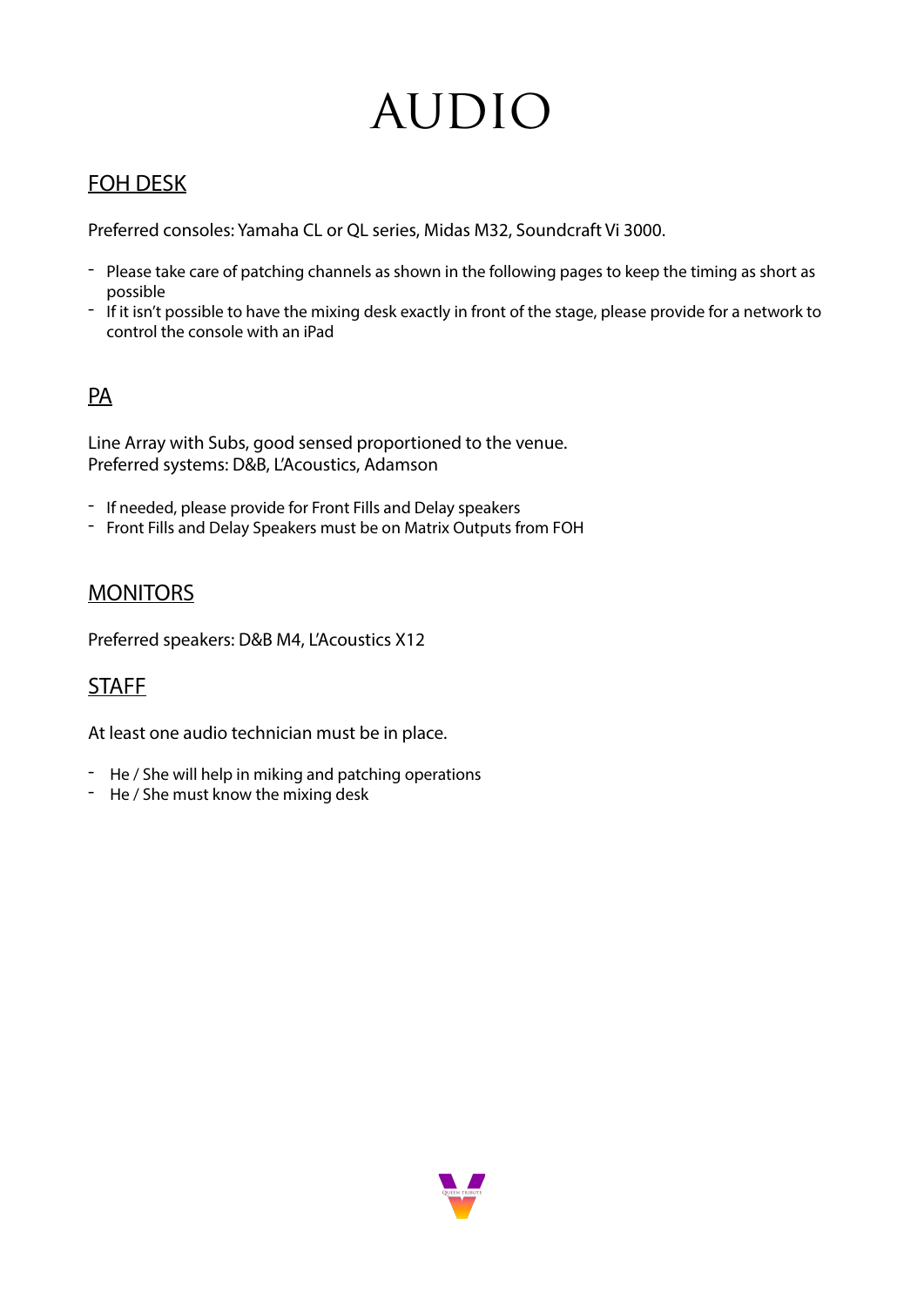### STAGE PLOT



- Minimum of 10 x 8 meters stage
- Minimum of 2 x 3 meters (H 40 cm) Drum platform
- Stairs for stage access
- Backstage (closed gazebo or similar) behind or next to the stage with lights, chairs and a table

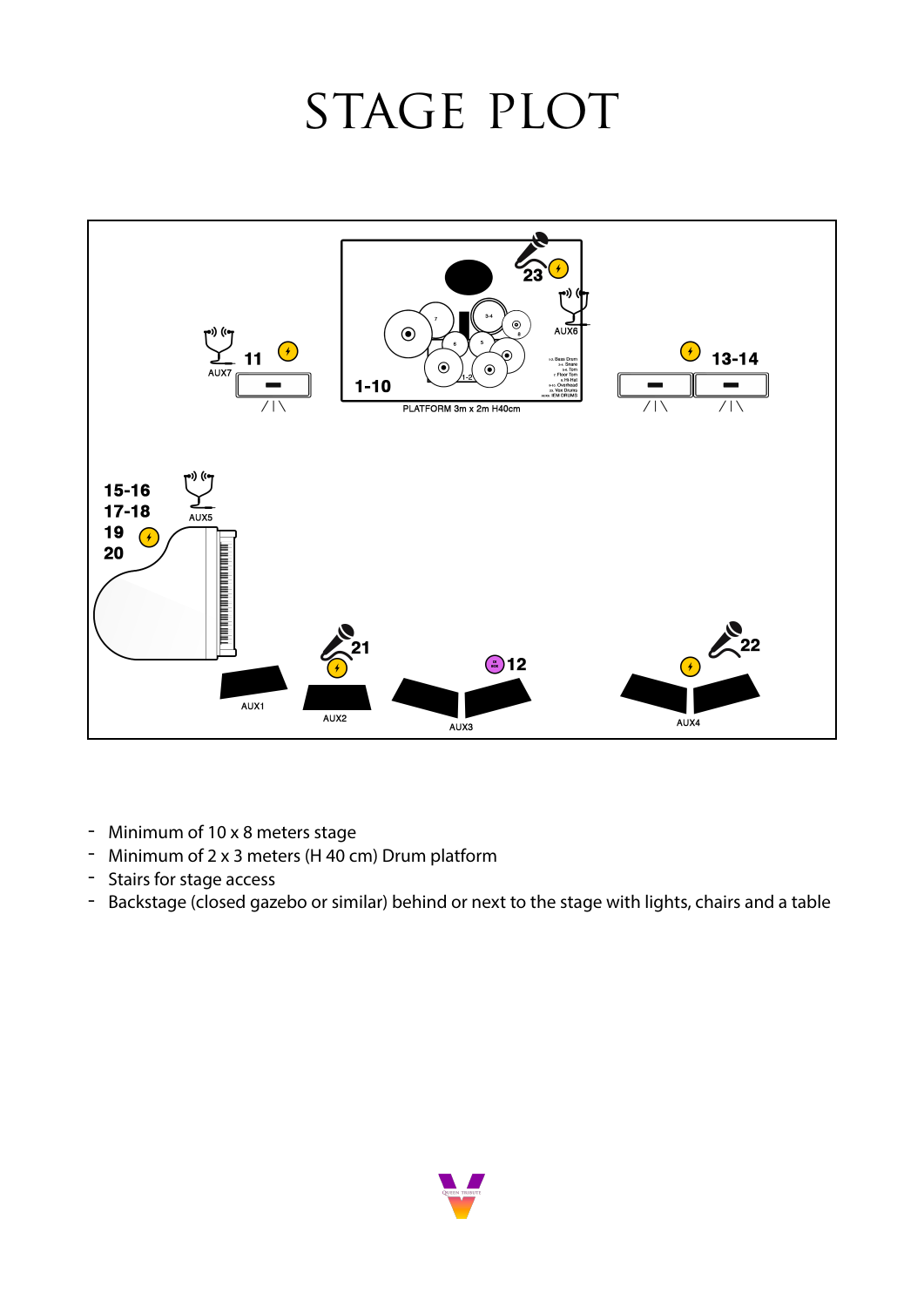## CHANNEL LIST

| <b>INPUT</b>            | <b>NAME</b>           | <b>MIC</b>            | <b>D.I.</b>       | <b>SPECS</b>                  |
|-------------------------|-----------------------|-----------------------|-------------------|-------------------------------|
| $\mathbf{1}$            | K IN                  | BETA91                |                   |                               |
| $\overline{2}$          | <b>KOUT</b>           | D112 / BETA52         |                   | SMALL MIC STAND               |
| 3                       | SN UP                 | <b>SM57</b>           |                   | SMALL MIC STAND / MIC CLAW    |
| $\overline{4}$          | SN DWN                | E604 / 414 / SM57     |                   | SMALL MIC STAND / MIC CLAW    |
| 5                       | T <sub>1</sub>        | C451                  |                   | <b>DRUM CLIP</b>              |
| 6                       | T <sub>2</sub>        | E604                  |                   | <b>DRUM CLIP</b>              |
| $\overline{\mathbf{z}}$ | <b>FTOM</b>           | E604                  |                   | <b>DRUM CLIP</b>              |
| 8                       | <b>HH</b>             | E604                  |                   | <b>SMALL MIC STAND</b>        |
| $\mathbf{9}$            | OH <sub>L</sub>       | C451                  |                   | <b>TALL MIC STAND</b>         |
| 10                      | OH <sub>R</sub>       | C451                  |                   | <b>TALL MIC STAND</b>         |
| 11                      | <b>BASS</b>           |                       | AMP LINE-OUT      |                               |
| 12                      | AC GTR                |                       | DI BOX REQUIRED   | Preferred brands: RADIAL, BSS |
| $13 - 14$               | <b>KEMPER</b>         |                       | AMP LINE-OUT      |                               |
| $15 - 16$               | <b>KEYS</b>           |                       | STEREO (personal) |                               |
| $17 - 18$               | <b>BACKING TRACKS</b> |                       | STEREO (personal) |                               |
| 19                      | <b>VOX PIANO</b>      | BETA58 (personal)     |                   |                               |
| 20                      | <b>VOX RADIO</b>      | BETA58 (personal)     |                   |                               |
| 21                      | <b>VOX BASS</b>       | <b>SM58 / BETA58</b>  |                   | <b>TALL MIC STAND</b>         |
| 22                      | <b>VOX GTR</b>        | BETA57 (personal)     |                   | <b>TALL MIC STAND</b>         |
| 23                      | <b>VOX DRUMS</b>      | BETA57                |                   | <b>TALL MIC STAND</b>         |
|                         |                       |                       |                   |                               |
| 32                      | <b>TALKBACK</b>       | Any mic with a switch |                   |                               |

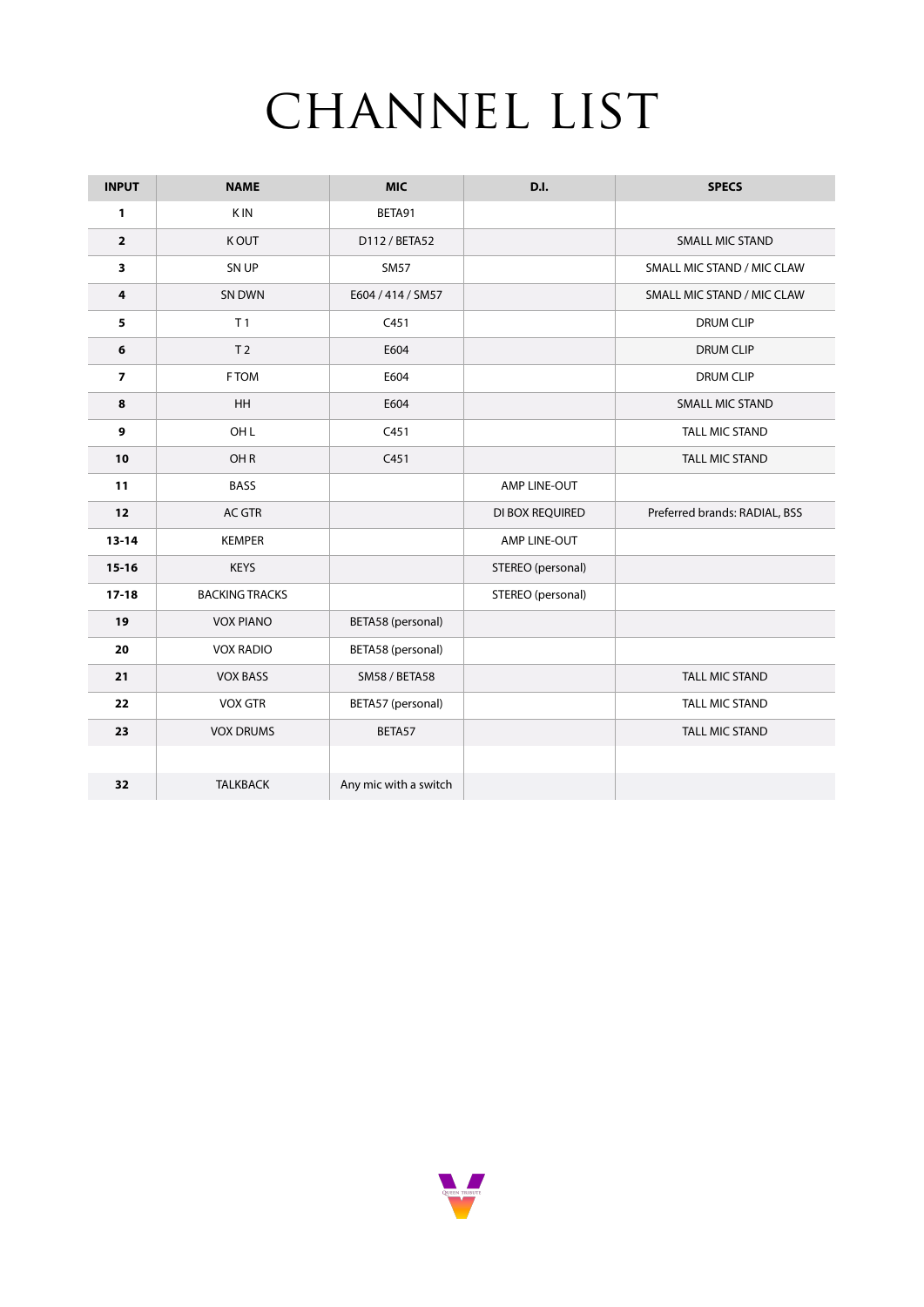# AUX SENDS

| <b>OUTPUT</b>   | <b>NAME</b>               | <b>TYPE</b>    | <b>SPECS</b> |
|-----------------|---------------------------|----------------|--------------|
| 1               | <b>PIANO</b>              | WEDGE          |              |
| $\overline{2}$  | <b>BASS</b>               | <b>WEDGE</b>   |              |
| 3               | <b>CENTER</b>             | <b>WEDGE</b>   | 2 Linked     |
| 4               | <b>GTR</b>                | WEDGE          | 2 Linked     |
| 5               | <b>IEM VOX</b>            | IEM (personal) |              |
| 6               | <b>IEM DRUMS</b>          | IEM (personal) |              |
| $\overline{7}$  | <b>IEM BASS</b>           | IEM (personal) |              |
|                 |                           |                |              |
| FX <sub>1</sub> | <b>GATED REVERB</b>       | FX send        |              |
| <b>FX2</b>      | <b>DRUM PLATE REVERB</b>  | FX send        |              |
| FX <sub>3</sub> | <b>VOCAL PLATE REVERB</b> | FX send        |              |
| FX4             | <b>MONO DELAY</b>         | FX send        |              |

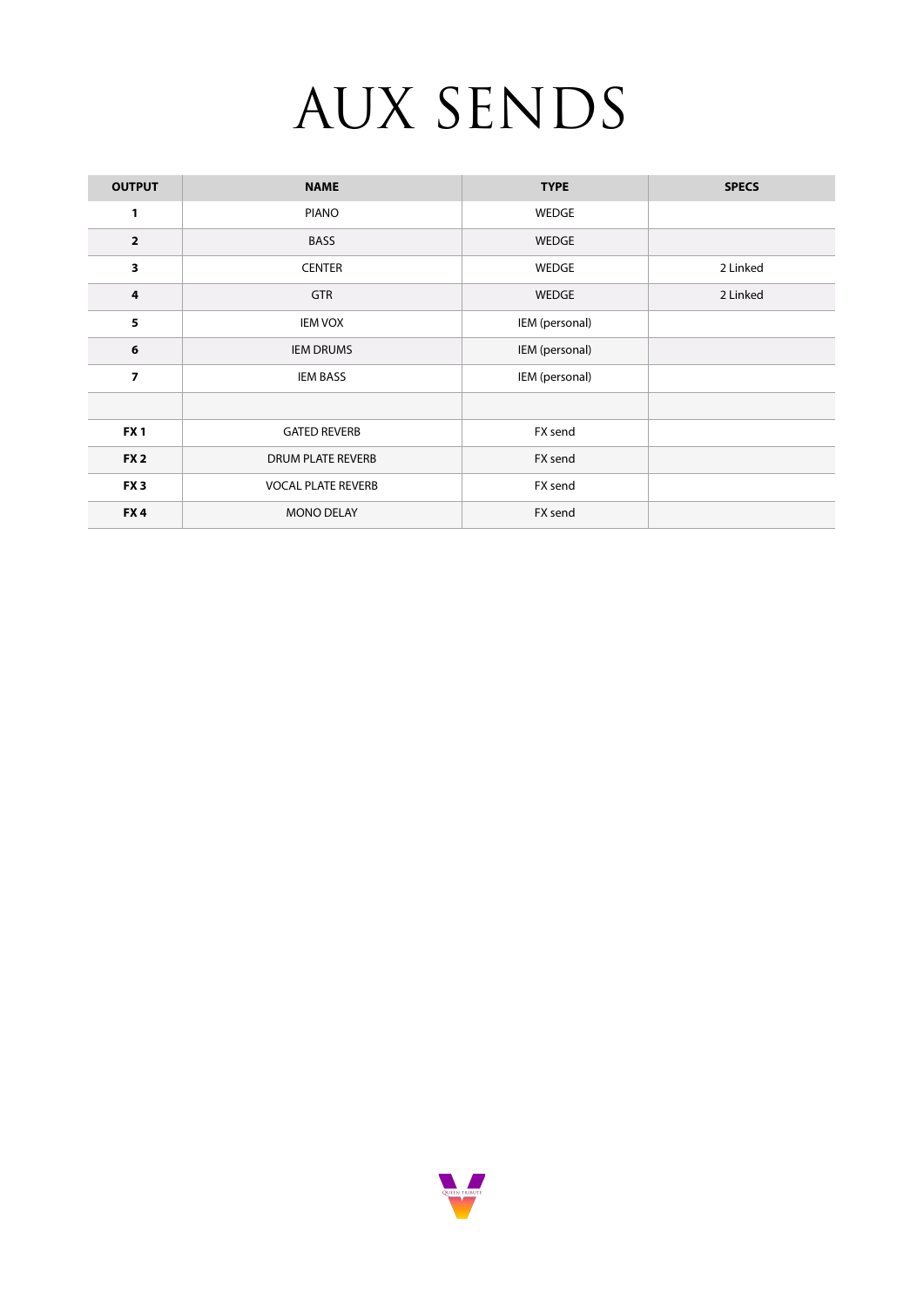## LIGHTS

#### GENERAL INDICATIONS

The band will need at least:

- A good front light source
- 8 Spot / Beam moving heads
- 8 Wash moving heads
- Haze machines (commensurate to the stage)

### **STAFF**

At least one light technician must be in place.

- He / She will interact with the band and with the Technical manager for some specifc requests
- He / She must know the light console
- He / She will cure the entire show following the indications of the band and, eventually, from the Technical manager

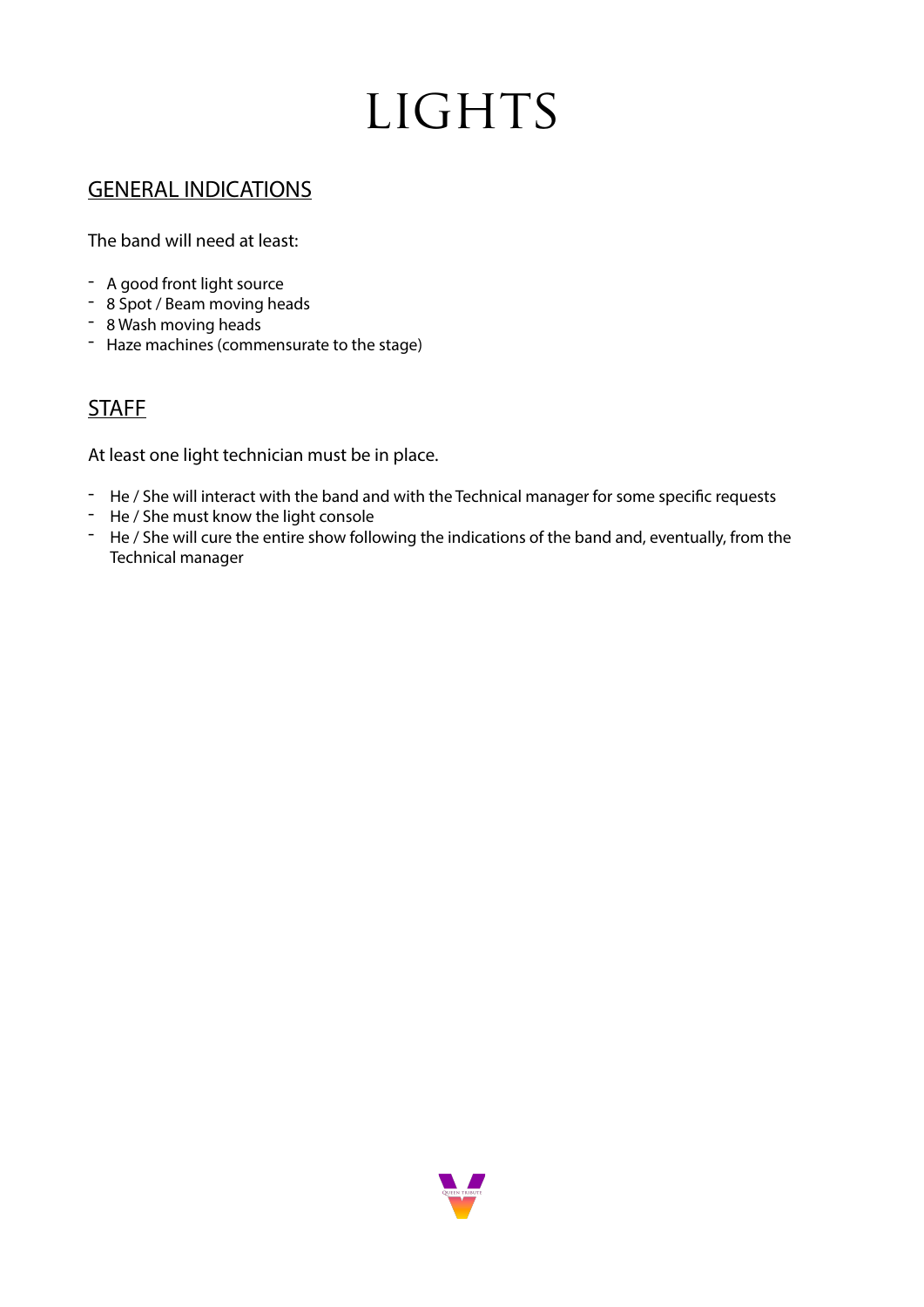### CONTACTS

### **BAND MANAGER**

**GIUSEPPE MAGGIONI** (+39) 338 204 0253 [vipersqueentribute@gmail.com](mailto:vipersqueentribute@gmail.com) 

### Technical manager

#### **ALBERTO PREVITALI**

(+39) 346 857 1218 [alberto.previtali@hotmail.com](mailto:alberto.previtali@hotmail.com)